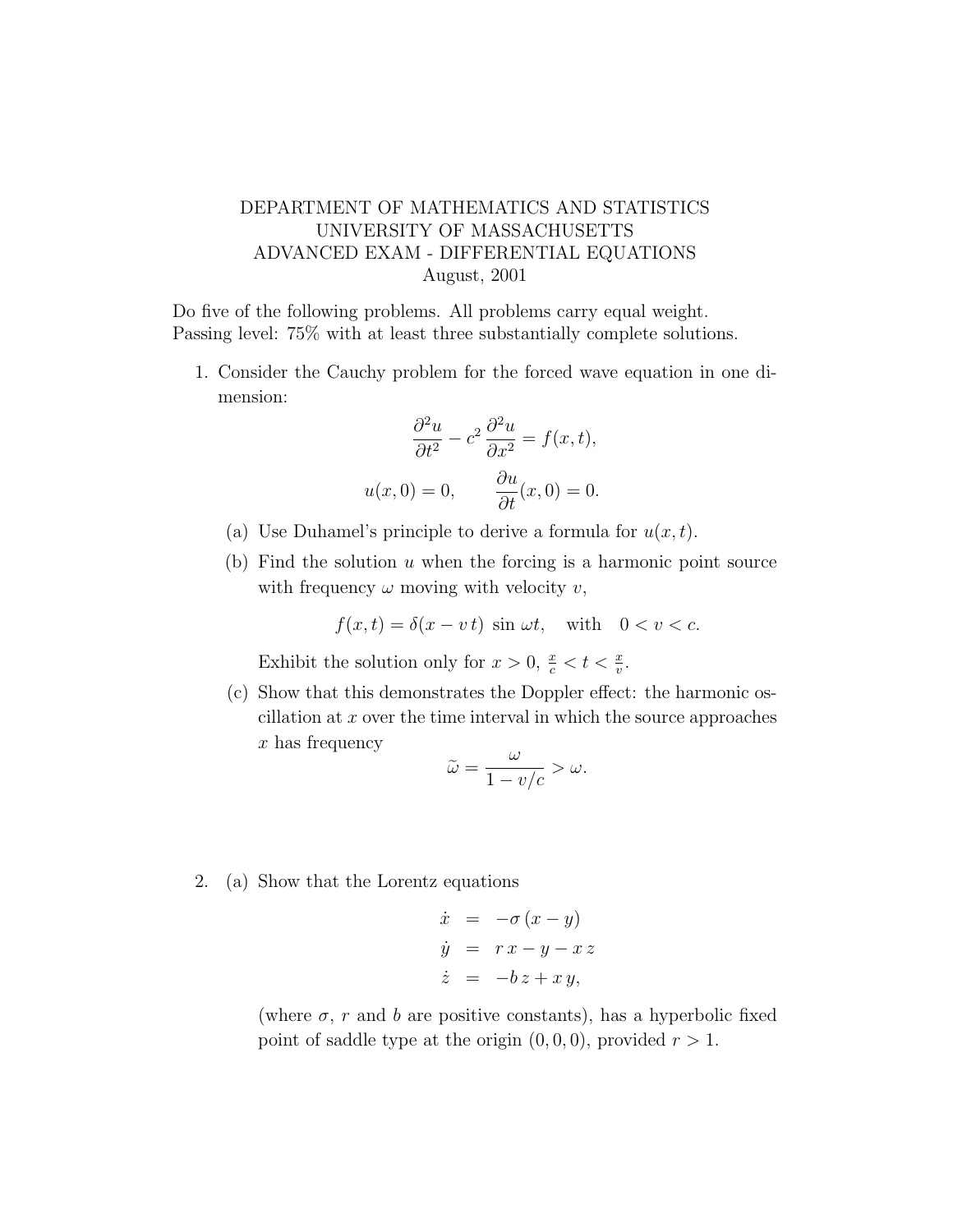- (b) Characterize precisely the tangent space to the stable manifold at the origin, for  $r > 1$ .
- 3. Suppose  $u \in H^1(\Omega)$  is a weak solution to

$$
\Delta u = 0 \text{ in } \Omega,
$$
  

$$
u = 0 \text{ on } \partial\Omega,
$$

where  $\Omega$  is a regular open subset of the plane  $R^2$ . Show that for any compact  $K \subset \Omega$ , there is a constant C (independent of u) such that

$$
\int_K |\nabla u|^2 \, dx \, dy \le C \int_\Omega u^2 \, dx \, dy.
$$

4. Suppose that  $f(x)$  is a smooth vector field on  $R<sup>n</sup>$ , and that  $f(0) = 0$ . Let  $\lambda_i$  be the eigenvalues of  $Df(0)$ , and assume that  $Re \lambda_i < 0$  for  $1 \leq i \leq n$ . Find  $\delta > 0$  and  $\alpha > 0$  so that every solution  $x(t)$  of

$$
\frac{dx}{dt} = f(x)
$$

with  $|x(0)| < \delta$  satisfies

$$
|x(t)| < \delta \, e^{-\alpha t}
$$

for  $t \geq 0$ . [Give details - don't just cite a theorem.]

5. Consider the system

$$
x' = -\lambda(x^2 + y^2) x + \omega(x^2 + y^2) y
$$
  

$$
y' = -\omega(x^2 + y^2) x - \lambda(x^2 + y^2) y
$$

where  $\lambda(r)$  and  $\omega(r)$  are given smooth functions of  $r \geq 0$ .